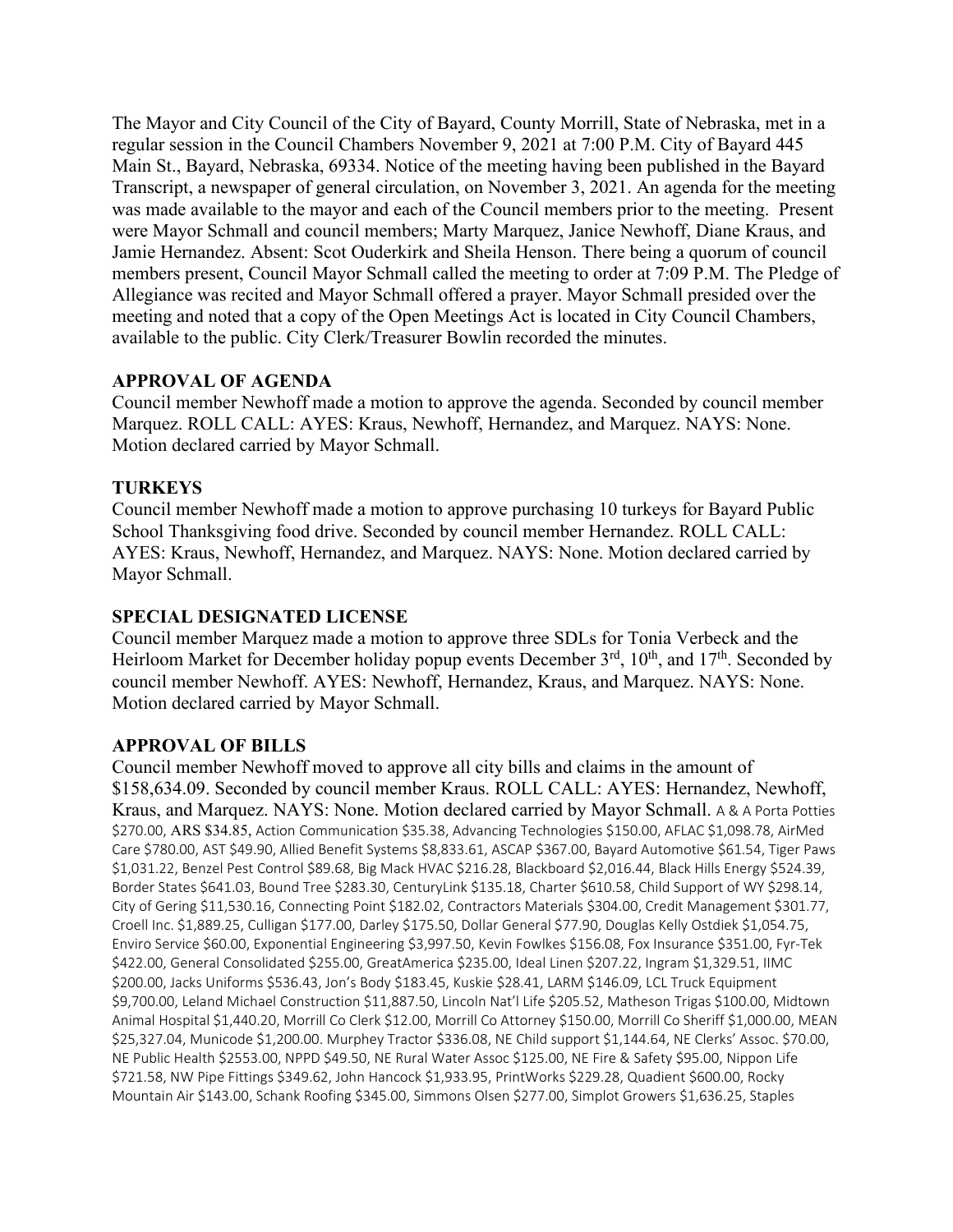\$18.58, Transcript \$457.36, US Bank \$2,204.86, Van Pelt Fencing \$2,132.75, Vera's Auto \$25.00, Viaero Wireless \$609.75, Western States Bank \$353.06, Payroll \$52,174.23. Total =\$158,634.09.

#### **CHIMNEY ROCK VILLA**

.

Council member Newhoff moved to approve the Chimney Rock Villa Bills & Claims in the amount of \$233,591.85. Seconded by council member Marquez. ROLL CALL: AYES: Newhoff, Kraus, Hernandez, and Marquez. NAYS: None. Motion declared carried by Mayor Schmall.

Chimney Rock Villa dryer replacement was put on hold until the beginning of the year

Villa report for Council November 9, 2021 SNF: 38 ALF: 2 Med  $A \cdot 0$ 

- 1. We haven't had any residents test positive this last week. Woohoo! We hopefully will be done with the red zone on the  $8<sup>th</sup>$  and be able to open back up on the  $15<sup>th</sup>$ .
- 2. PPHD was here to give the Pfizer booster last month to residents and staff. I am waiting to hear back from them to schedule the Moderna booster.
- 3. I received a quote from Whiting signs to reface the front of the sign.
- 4. You will see on the agenda that I'm asking for another dryer. It's estimated to cost \$3300 to fix and parts won't be available until possibly January.
- 5. The Cummins generator rep was here last month and gave us a ballpark quote for a new generator.
- 6. AHCA sent a letter to the FTC on the price gouging going on by some staffing agencies.
- 7. I've only received one candidate for the DON position and she turned down the offer.
- 8. We are currently doing a Quality Improvement Initiative due to covid being back in the building. It's something that CMS is requiring of us.
- 9. We are anxiously awaiting surveyors to come visit us. I'm hoping they will combine our annual with the focused infection control survey.
- 10. Vaccination has been officially mandated.

#### **DEPARTMENT HEAD MONTHLY REPORTS**

All department heads present (Zak Douglass, Dan Coolidge, Shelly Bowlin) gave their reports in person and were available for questions.

- **UTILITY REPORT –** Swept Streets, picked up cement in intersection, fixed water leak, helped Jeff with Hydrant at Figgins Field, poured cement and opened alley on 12th
- **PARK REPORT** Figgins softball project work, painted new backstops, Isolated infield sprinkler system, Winterized concessions & bathrooms, drained all park sprinkler systems, Cleaned and maintained mower
- **POLICE REPORT –** Zak talked about training and what had been happening with the other officers.
- **LIBRARY REPORT –** There were 588 books checked out in the month of October, the computer was used 20 times, 140 books checked out through overdrive, the Library Board got recertified, applied for Library Improvement Grant & Youth Grants for Excellence, and has been weeding out old books and getting supplies for Summer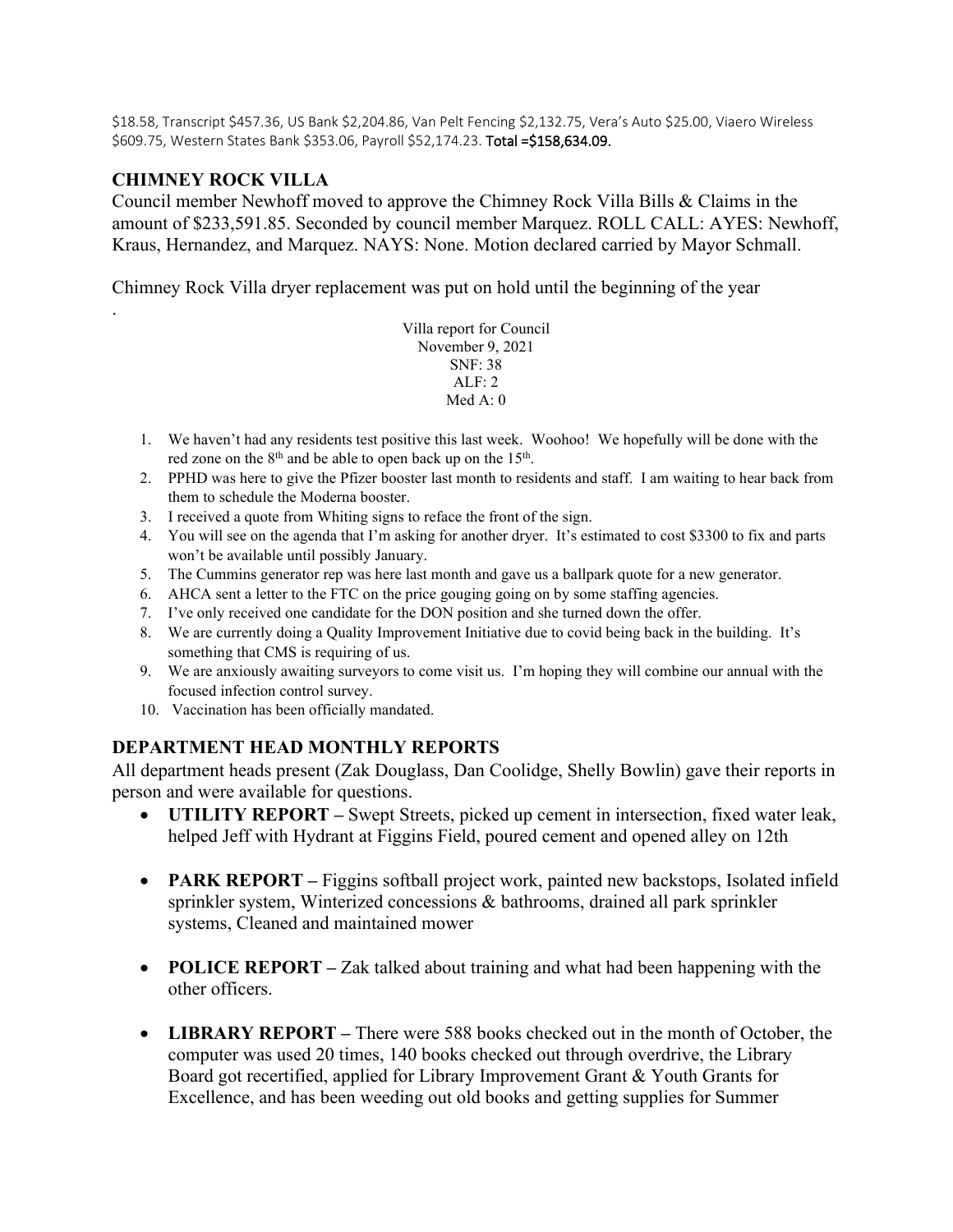Reading.

• **OFFICE REPORT** – Finished EPA meetings, Auditors where onsite November  $2^{nd} \&$  $3<sup>rd</sup>$ , Free dump day was Oct 9 and the volume of people was less than spring, Senior Center roof fixed, coordinating with contractor on projects, meeting with school to talk about community projects.

## **POLICE REPORTING SYSTEM**

Council Member Newhoff made a motion to approve the purchase of the police reporting system, which is required for federal reporting, from JDS in the amount of \$8,250.00. Seconded by council member Marquez. ROLL CALL: AYES: Newhoff, Kraus, Hernandez, and Marquez. NAYS: None. Motion declared carried by Mayor Schmall.

# **LIFT STATION RADIO AND EQUIPMENT**

Council Member Newhoff made a motion to approve the purchase new radio and equipment replacement for the lift station from Imperial Pump Solutions in the amount of \$2,086.00. Seconded by council member Hernandez. ROLL CALL: AYES: Newhoff, Kraus, Hernandez, and Marquez. NAYS: None. Motion declared carried by Mayor Schmall.

#### **UPRIGHT COMPACTOR**

Council Member Marquez made a motion to approve the purchase of an upright compactor from Contractors Materials in the amount of \$2,875.00. Seconded by council member Newhoff. ROLL CALL: AYES: Newhoff, Kraus, Hernandez, and Marquez. NAYS: None. Motion declared carried by Mayor Schmall.

#### **CONSENT AGENDA**

Council member Newhoff moved to approve the consent agenda which included minutes from October  $12<sup>th</sup>$  regular meeting; Treasurer's reports, and operational budget. Seconded by council member Hernandez. ROLL CALL: AYES: Newhoff, Kraus, Hernandez, and Marquez. NAYS: None. Motion declared carried by Mayor Schmall.

#### **ORDINANCE #856**

Mayor Schmall introduced Ordinance #856 to the council. City Clerk/Treasurer Bowlin read the title. Council member Newhoff made a motion for final passage of Ordinance #856. Seconded by council member Kraus.

#### **Ordinance #856**

AN ORDINANCE OF THE CITY OF BAYARD, NEBRASKA ESTABLISHING WATER RATES FOR CUSTOMERS OF THE CITY WATER SYSTEM; PROVIDING FOR AN EFFECTIVE DATE; AND PROVIDING FOR A REPEAL OF CONFLICTING ORDINANCES.

BE IT ORDAINED BY THE MAYOR AND CITY COUNCIL OF THE CITY OF BAYARD, NEBRASKA AS FOLLOWS:

Section 1: Section 3-3-7 of the City Code of the City of Bayard is hereby amended to provide as follows: The following rates and charges are hereby established for Customers of the City waterworks system: Rate \$1.750 per Thousand gallon \* Minimum monthly bill shall be at least the following amount depending upon meter size: Meter Size 5/8" or 3/4" . . . . . . . . . . . . . . . . . . . . . . . . . . . . . . . \$30.00 per mo.

| 1" or $1\frac{1}{2}$ "\$35.00 per mo. |  |
|---------------------------------------|--|
|                                       |  |